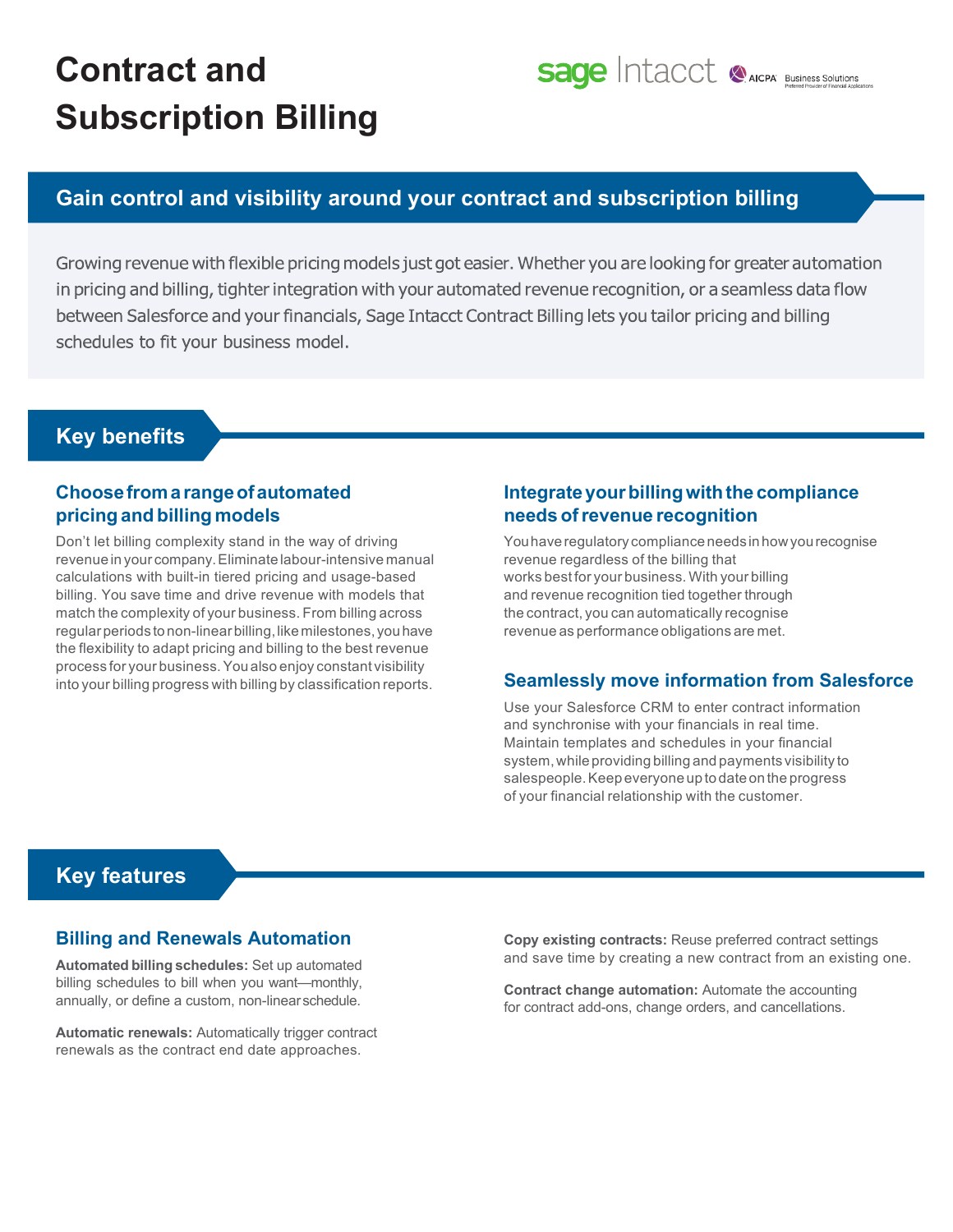

## **Flexible pricing models**

**Fixedprice:** Use a simple amount or use a combination of a quantity, rate, multiplier, or discount to calculate the amount for you.

**Usage pricing:** Bill customers based on usage either by entering usage information or passing usage in through an integrated tracking application.

**Price per thousand:** Set billing rates to charge for usage in groups of a thousand.

**Discount tiers:** Set discount tiers based on purchase volume.

**Minimum flat fees:** Charge a minimum fee and combine it with usage-based billing.

**Included Units:** Designate a certain number of units as non-billable, and tiered pricing for overages will trigger when the customer exceeds that number of units.